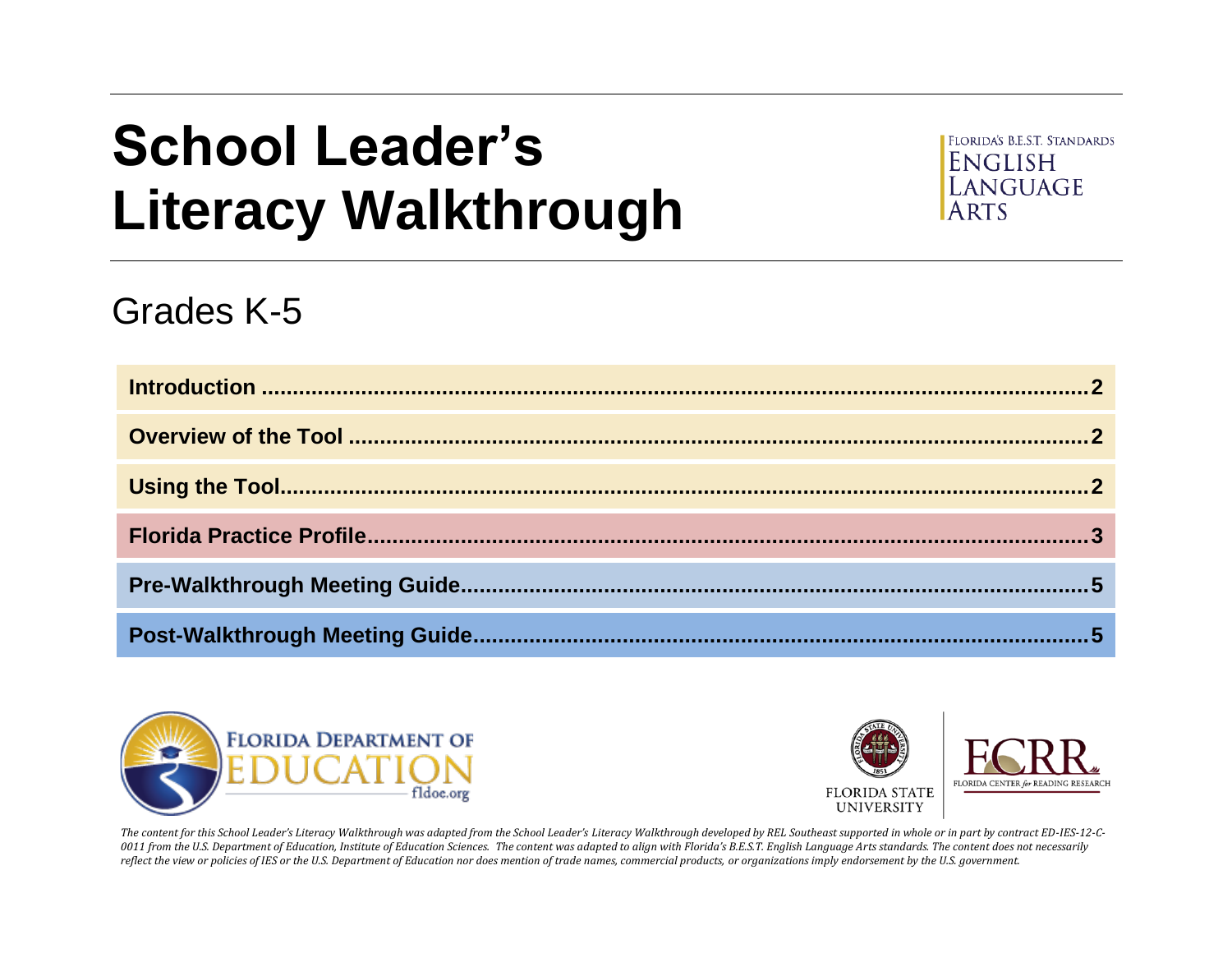## **School Leader's Literacy Walkthrough Grades K-5** Grades K-5

#### <span id="page-1-0"></span>**Introduction**

The **School Leader's Literacy Walkthrough** tool is designed to assist school leaders in coaching and supporting classroom literacy instruction that is aligned to Florida's B.E.S.T. English Language Arts Standards. For the purposes of this tool, school leaders may include principals, assistant principals, literacy coaches, members of the literacy leadership team, teacher leaders or others. **This tool is not meant to be used in the evaluation of teachers**. Instead, this tool is intended to help school leaders enhance literacy instruction knowledge, establish lines of communication centered on literacy instruction with teachers, and ensure consistent language regarding literacy content and instructional practices. Further, the use of this tool can be the foundation for productive conversations among school leaders and teachers to inform coaching and professional learning needs to improve instruction. Teachers should be given a copy of the walkthrough tool and school leaders should provide an overview of the tool and its purpose.

#### <span id="page-1-1"></span>**Overview of the Tool**

The tool includes three sections:

- Pre-Walkthrough Check-in: The purpose of this guide is to facilitate a brief conversation between the school leader who will conduct the walkthrough and the teacher. The goal is for the school leader to gain an understanding of the focus of the lesson they will see during the walkthrough. The teacher will also have an opportunity to request that the school leader look for specific instructional components to help with effective implementation.
- ✓**Checklist**: The grade-specific checklists contain sections that focus on each B.E.S.T. literacy strand (i.e., Foundations, Reading, Communication, and Vocabulary) and the benchmarks. The school leader may use the section that pertains to the literacy strand and benchmarks that are the focus of the lesson to take notes regarding instruction and student learning during the walkthrough. In addition, the school leader may indicate if they see practices such as explicit instruction, systematic instruction, differentiation, scaffolding, and corrective feedback provided by the teacher. Finally, the checklists allow school leaders to indicate the level of student cognitive engagement in their learning.
- Post-Walkthrough Check-in: This guide provides reflection questions for the school leader, and questions to discuss with the teacher after the walkthrough. Additional questions may be added to guide a collaborative conversation with the teacher. Lastly, if needed, an action plan can be completed with the teacher.

#### <span id="page-1-2"></span>**Using the Tool**

**This tool can be used for frequent 5 to15-minute walkthroughs**. It may be used to focus on either one literacy component (e.g., Foundations) or multiple literacy components (e.g., Communication and Vocabulary). The school leader should not expect to see every benchmark and strand during a walkthrough; however, benchmarks should be combined purposefully and may cross strands.

Space is provided for school leaders to record evidence in the form of notes and reflections. These comments are essential to the effective use of this tool and will help guide the post-walkthrough reflection with the teacher. In addition, school leaders will use the check boxes in the instructional delivery column to note when explicit, systematic, and/or differentiated instruction is demonstrated. They will also check boxes when they see the teacher providing scaffolding for students and corrective feedback. These teacher practices are aligned with the **Florida Practice Profile**.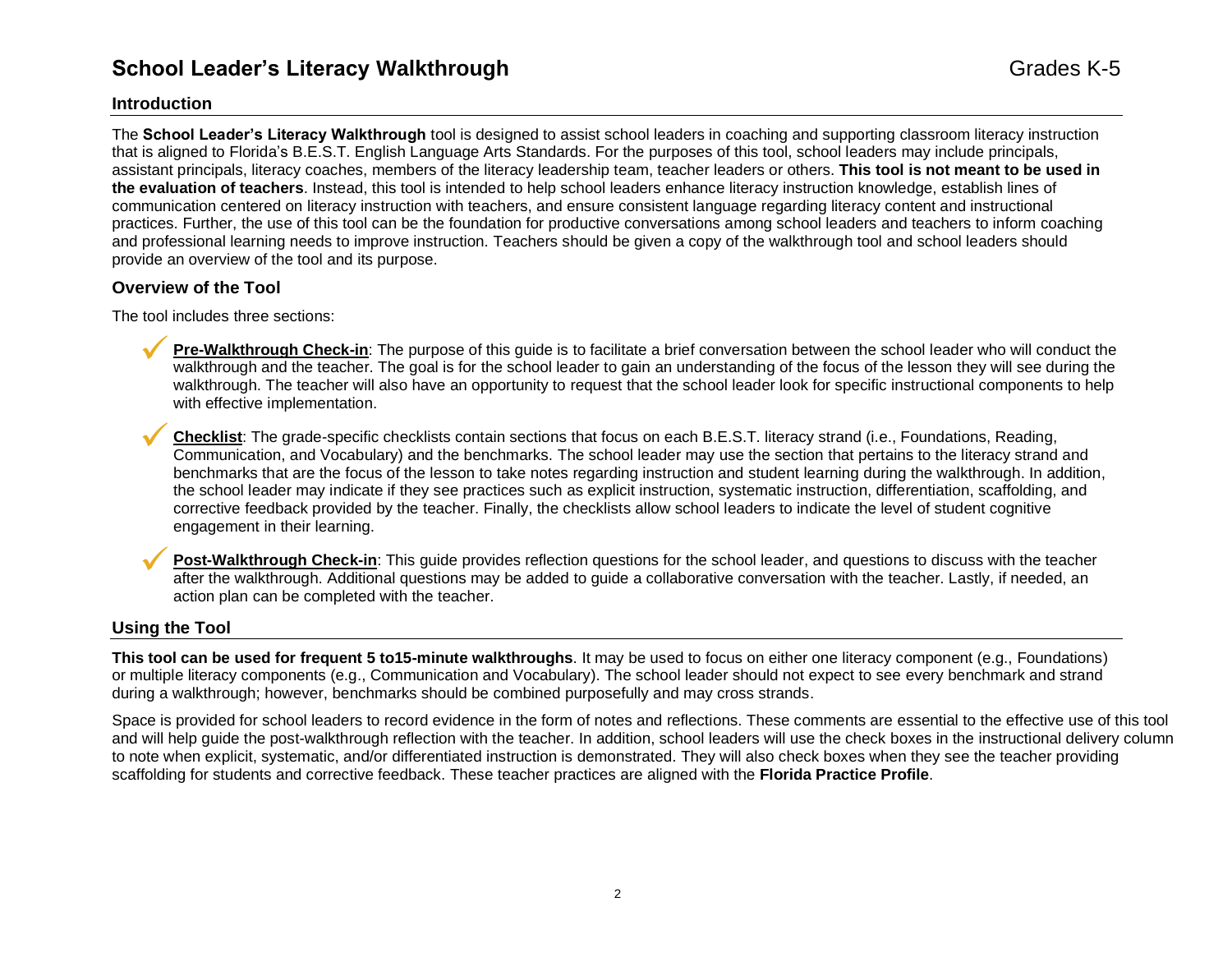### <span id="page-2-0"></span>**Core Components of the Florida Practice Profile**

| <b>Core Component</b><br><b>Accomplished Use</b>                                                                                                                                                                                                                                                                                                                                                                                         |                                                                                                                                                                                                                                                                                                                                                                                                                                                                                                                                                                                                                                                               | <b>Ineffective Use</b>                                                                                                                                                                                                                                                                                                                                                                                                                                                                                                                                                                                                                                                                                                                                                       |  |  |
|------------------------------------------------------------------------------------------------------------------------------------------------------------------------------------------------------------------------------------------------------------------------------------------------------------------------------------------------------------------------------------------------------------------------------------------|---------------------------------------------------------------------------------------------------------------------------------------------------------------------------------------------------------------------------------------------------------------------------------------------------------------------------------------------------------------------------------------------------------------------------------------------------------------------------------------------------------------------------------------------------------------------------------------------------------------------------------------------------------------|------------------------------------------------------------------------------------------------------------------------------------------------------------------------------------------------------------------------------------------------------------------------------------------------------------------------------------------------------------------------------------------------------------------------------------------------------------------------------------------------------------------------------------------------------------------------------------------------------------------------------------------------------------------------------------------------------------------------------------------------------------------------------|--|--|
| <b>EXPLICIT INSTRUCTION</b><br>is intentional teaching with a<br>clear and direct presentation of<br>new information to learners,<br>which does not require student<br>inferencing during the<br>introduction of new or previously<br>taught content, concepts or<br>skills. One example is the<br>gradual release model.                                                                                                                | Introduces the new or previously taught content,<br>1.<br>concept or skill clearly and directly.<br>Models or demonstrates use of the new or<br>2.<br>previously taught content, concept or skill.<br>Provides clear visual and/or auditory examples<br>3.<br>(and non-examples when needed) to illustrate<br>specific application of content, concept or skill.<br>4. Provides learners frequent opportunities for<br>guided and independent practice of new or<br>previously taught content, concept or skill.                                                                                                                                              | Introduces new or previously taught content,<br>1.<br>concept or skill indirectly, relying upon student<br>inferencing; does not provide clear and concise<br>explanation.<br>Provides instruction without modeling or<br>2.<br>demonstrating new or previously taught<br>content, concepts or skills; does not clarify<br>potential misconceptions.<br>3.<br>Provides instruction without visual and/or<br>auditory examples and non-examples; does not<br>illustrate specific application of new or<br>previously taught content, concepts or skills.<br>4. Provides instruction without follow-up<br>opportunity for learners to practice new or<br>previously taught content, concepts or skills;<br>does not guide learners toward independence<br>as soon as possible. |  |  |
| <b>SYSTEMATIC INSTRUCTION</b><br>is a planned sequence that<br>includes a logical progression of<br>content, concepts and skills,<br>from simple to complex, with<br>cumulative teaching/review and<br>practice to enable learners to<br>achieve learning goals.                                                                                                                                                                         | Uses a logical progression of content, concept<br>1.<br>and skill, proceeding from simple to more<br>complex.<br>2.<br>Conducts a cumulative review, enabling learners<br>to make connections to previously learned<br>material.<br>3.<br>Provides opportunities for students to practice<br>previously taught content, concepts and skills to<br>progress toward learning goals.                                                                                                                                                                                                                                                                             | Teaches content, concepts or skills that do not<br>1.<br>proceed from simple to more complex.<br>2.<br>Does not provide cumulative reviews for<br>learners to build content, concepts and skills or<br>make connections to new and previously<br>learned material.<br>Does not provide opportunities for learners to<br>3.<br>practice new and previously taught content,<br>concepts and skills in order to progress toward<br>learning goals.                                                                                                                                                                                                                                                                                                                              |  |  |
| <b>SCAFFOLDED INSTRUCTION</b><br>is the intentional support<br>provided by a teacher for<br>learners to carry out a task or<br>solve a problem, to achieve a<br>goal that they could not do<br>without support. It is temporary<br>support matched to the current<br>understanding or skill level of<br>learners. The intent is to provide<br>a decreasing level of support<br>until learners are empowered to<br>perform independently. | Identifies learners who are having difficulty<br>1.<br>carrying out a task or solving a problem on their<br>own.<br>2. Provides intentional support matched to the<br>learner's need, such as asking an open-ended<br>question, providing prompts and cues, breaking<br>down the problem into smaller steps, using visual<br>aids, providing an example or offering<br>encouragement.<br>3.<br>Monitors the learner's response to the scaffold<br>and provides the next level of support needed on<br>a scale from intense to moderate, gradually<br>releasing ownership of learning to the student until<br>they are able to perform the task independently. | Overlooks learners having difficulty carrying out<br>1.<br>a task or solving a problem on their own.<br>2.<br>Does not provide appropriate support that<br>relates to the needs of the learner.<br>3.<br>Does not monitor learner response to<br>scaffolding; does not identify next level of<br>requisite support for further learning; does not<br>empower the learner to perform the task<br>independently.                                                                                                                                                                                                                                                                                                                                                               |  |  |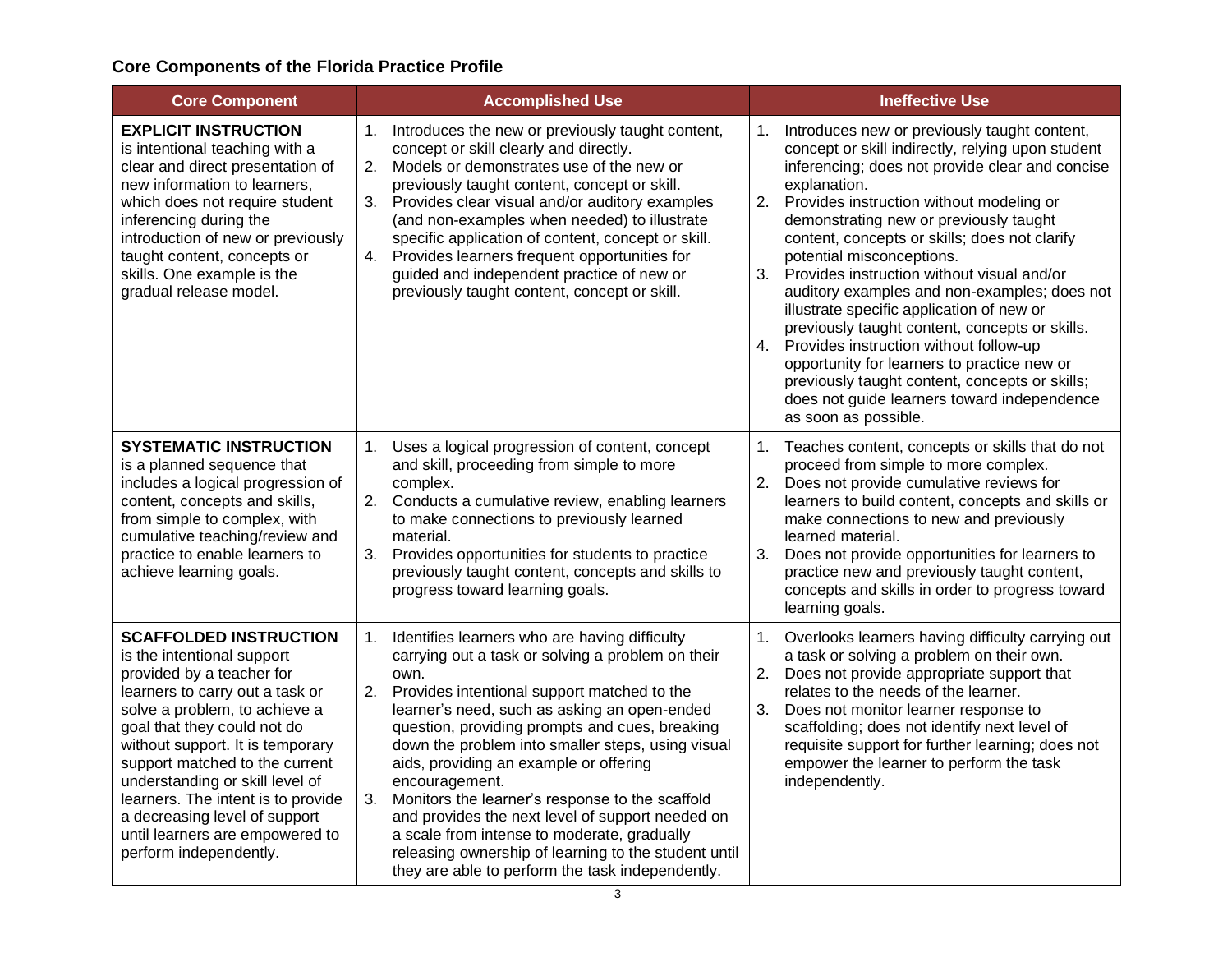| <b>Core Component</b>                                                                                                                                                                                                                                                                    | <b>Accomplished Use</b>                                                                                                                                                                                                                                                                                                                                                                                                                                                   | <b>Ineffective Use</b>                                                                                                                                                                                                                                                                                                                                                                      |  |
|------------------------------------------------------------------------------------------------------------------------------------------------------------------------------------------------------------------------------------------------------------------------------------------|---------------------------------------------------------------------------------------------------------------------------------------------------------------------------------------------------------------------------------------------------------------------------------------------------------------------------------------------------------------------------------------------------------------------------------------------------------------------------|---------------------------------------------------------------------------------------------------------------------------------------------------------------------------------------------------------------------------------------------------------------------------------------------------------------------------------------------------------------------------------------------|--|
| <b>CORRECTIVE FEEDBACK</b><br>is clearly communicated, timely<br>and developmentally appropriate<br>information aligned to learning<br>goals or objectives that<br>specifically addresses learners'<br>errors or misconceptions. It is<br>one type of ongoing instructional<br>feedback. | Identifies learner's misunderstanding/error relative<br>$1_{\cdot}$<br>to the target instructional goal.<br>Communicates immediate/timely feedback clearly<br>2.<br>using student-friendly language.<br>Provides the learner the opportunity for timely<br>3.<br>self-correction.<br>Repeats the process as needed or confirms<br>4.<br>accuracy based on learner response.                                                                                               | Overlooks learner's misunderstanding/error<br>1.<br>relative to the target instructional goal.<br>Provides no feedback to learner response.<br>2.<br>Provides the learner no opportunity for self-<br>3.<br>correction.<br>4.<br>Provides no confirmation or follow-up<br>correction of the learner's accurate or<br>inaccurate response.                                                   |  |
| <b>DIFFERENTIATED</b><br><b>INSTRUCTION</b> is adapting<br>instruction in response to the<br>distinct assessed skills and<br>needs of individual learners in<br>order to increase their access<br>and opportunities to meet<br>specific learning goals.                                  | Delivers individualized instruction using one or<br>more of the following adaptations to meet specific<br>learning needs of each learner or group of<br>learners: the content (what is taught), process<br>(how learning is structured), product (what is<br>produced and assessed) and/or the physical<br>learning environment.<br>Monitors the ongoing understandings and<br>2.<br>progress toward meeting specific learning goals to<br>determine further adaptations. | Delivers generalized instruction using none of<br>$1_{-}$<br>the following adaptations: content, process,<br>product or physical environment; does not<br>address specific needs of individual learners or<br>groups of learners.<br>Does not monitor learner's ongoing<br>2.<br>understandings and progress toward meeting<br>specific learning goals to determine further<br>adaptations. |  |

The benchmarks listed on the tool are taught throughout the year and are not expected to be mastered until the end of the school year. Therefore, not every benchmark in a strand will be observed during every walkthrough. In addition, it is appropriate to see different instructional practices during each walkthrough throughout the year. Finally, a school leader may also plan to observe a specific literacy component (e.g., Vocabulary; Phonics and Word Analysis). The school leader should discuss this with the teacher during the pre-walkthrough check-in so the timing of the walkthrough will coincide with that component of instruction.